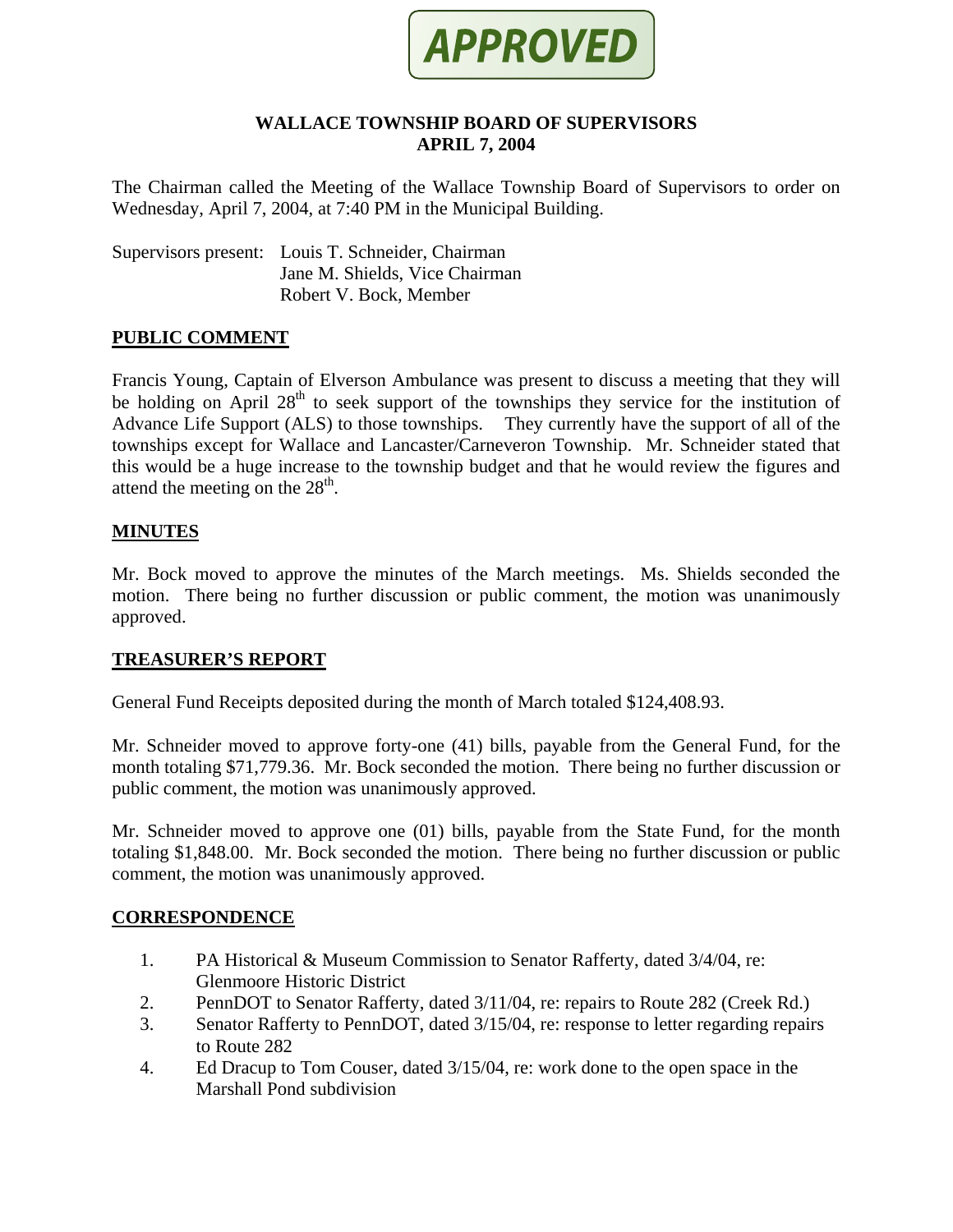- 5. Dan Shoemaker to Twp. and WTMUA, dated 3/17/04, re: Hankin water and wastewater systems
- 6. Marianne Rausch to Supervisors, dated 3/22/04, re: runoff from the Steepleview subdivision
- 7. Chester County Intermediate Unit to Supervisors, dated 3/24/04, re: Chester County School District's Joint Purchasing Board
- 8. James Tupitza, Esq. to Andrew Rau, Esq. dated 3/18/04, re: septic issues on Lot #30 in the Chalfant St. Giles subdivision
- 9. Borough of Downingtown to Twp., dated 3/25/04, re: Regional Stormwater Management & Flooding Group meeting schedule
- 10. PennDOT to Supervisors, dated 3/26/04, re: encroachments or incursions onto turnpike property
- 11. Tim Wloczewski to Mr. and Mrs. Andrew Roberts, dated 3/29/04, re: enforcement notice for agricultural controls
- 12. Tim Wloczewski to Randall Murphy, dated 3/29/04, re: enforcement notice for agricultural controls
- 13. Evans Mill Environmental to Supervisors, dated 3/30/04, re: Act 14 municipal notification for the filing of an application to DEP for the Rorke/Wadsworth property
- 14. Chester County Conservation District to Anderson Homes, dated 3/30/04, re: compliance notice for the Steepleview subdivision
- 15. Tim Wloczewski to Francine Piccone, dated 3/31/04, re: notice of violation for a malfunctioning septic system
- 16. Elverson Fire Company to Supervisors, re: annual membership appreciation banquet
- 17. Andrew Rau to Twp. Secretary, dated  $4/1/04$ , re: updates to  $2<sup>nd</sup>$  class township code regarding real property sale or transfer to non-profits
- 18. Craig Kologie to Twp. Secretary, dated 3/31/04, re: review of Hide-A-Way Farms Highway Occupancy Permit and Plans
- 19. Chester County Department of Emergency Services to Supervisors, date 4/2/04, re: document requirements for updated EOP
- 20. Ann Hutchinson to Supervisors, dated 4/5/04, re: conservation subdivision tour
- 21. Tim Wloczewski to Len and Pat Savstio, dated 4/6/04, re: notice of violation for stormwater management and erosion and sedimentation control

# **ZONING REPORT**

Tim Wloczewski reported that four (4) new building permits were approved last month as follows:

 #04-11 - 574 Fairview Road (Business Sign) #04-12 – 481 Indian Run Road (Above Ground Pool) #04-13 – 35 Steepleview Drive (New Home) #04-14 – 38 Ashlea Drive (Addition)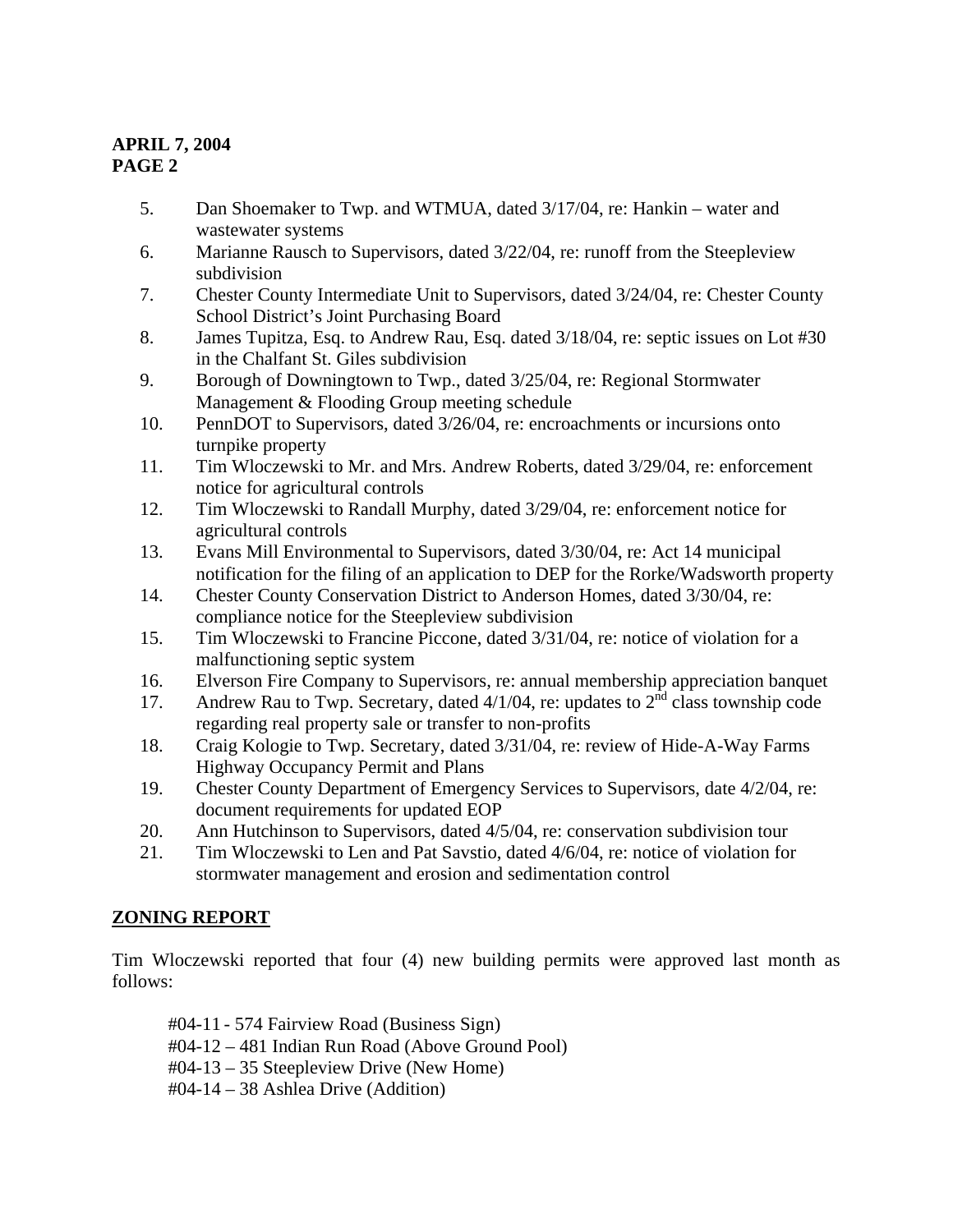A complaint regarding sewage odors was received from a neighbor of 65 Denton Drive, Piccone residence. During a site visit, it was found the homeowner was pumping sewage wastewater directly onto the surface. A notice of violation was issued and the homeowner was given 30 days to obtain permits from the Chester County Health Department.

Several complaints were received from surrounding residents and the Brandywine Regional Police regarding unconfined guinea hens at 120 Lovell Lane. During a site visit, it was also noticed that the homeowner has 30-40 confined chickens and 2 horses. The property is currently 4.4 acres and does not qualify for passive agricultural use. An enforcement notice was issued to the homeowner giving them 30 days to comply or appeal.

An enforcement notice was issued to the homeowner of 61 Mapleflower Road regarding 20-25 unconfined chickens on the property. The homeowner previously received a notice of violation for this offense and has not complied.

Mr. Wloczewski stated that the Uniform Construction (UCC) will take effect on April 9<sup>th</sup>.

## **POLICE REPORT**

Chief Kocsi was not present at the meeting. His report was read by Ms. Shields. The activity report for the month of March is as follows: 95 investigations; 72 traffic citations; 21 traffic warnings; 10 traffic accidents; 1 criminal arrests and 2 summary arrests.

Surrounding townships are having burglary attempts similar to the ones Brandywine Regional received last month. The suspect is a white male in his late 50's early 60's driving a brown two tone SUV. On one attempt he was wearing a red jacket. If the suspect comes across the homeowner while he is checking out the home, he identifies himself as a water company or phone company employee but can provide no identification when asked and has no markings on his vehicle. Please contact the police if you see a person or vehicle matching these descriptions.

One other note, the police department has purchased a 4x4 vehicle. They have not had one in the past and will be very useful during the winter months.

## **HISTORICAL COMMISSION**

Jen Harkins reported that the Historical Commission is working with the Hankin Group on submitting a package to the PA Historical Society.

## **PARK BOARD**

No report.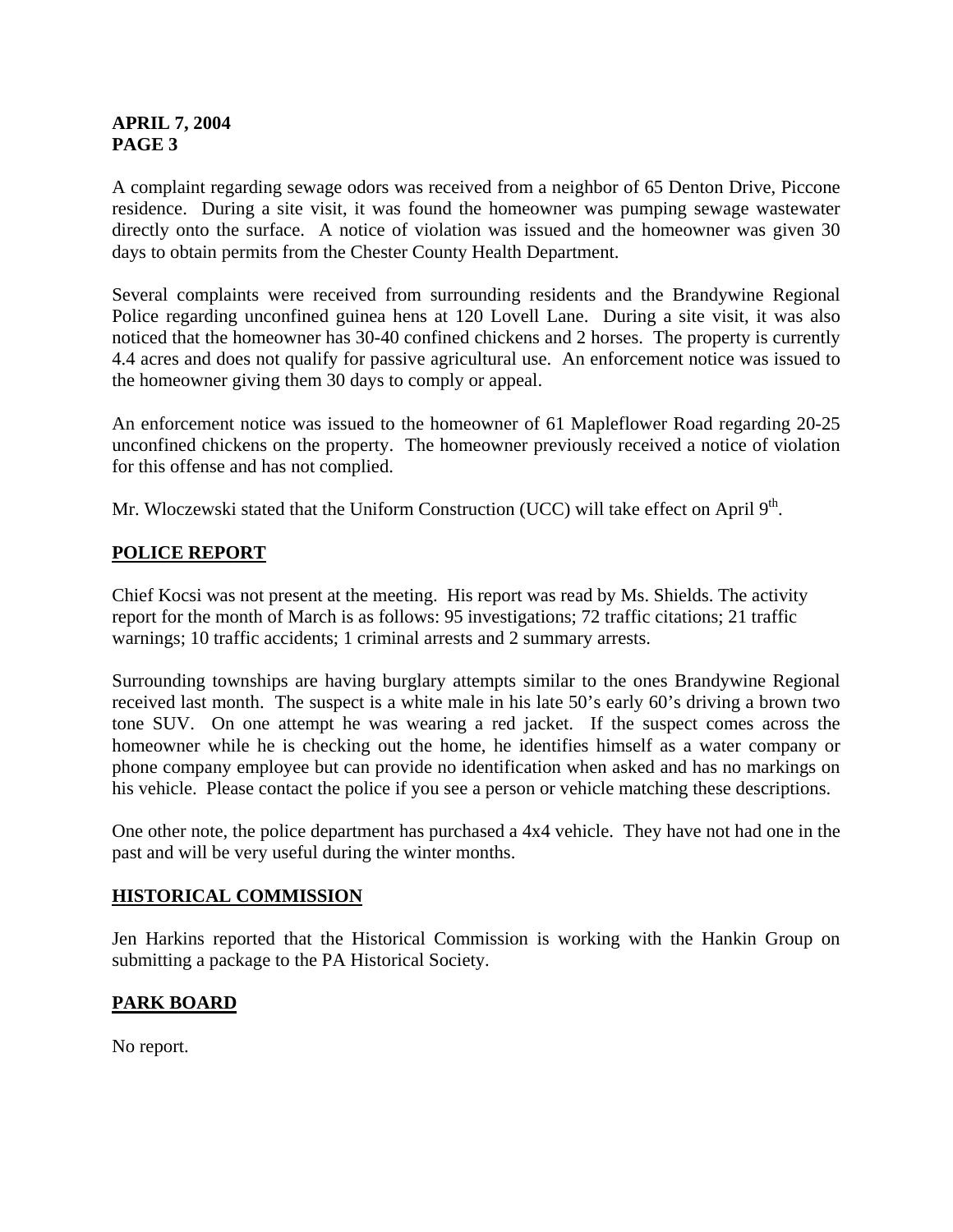### **PLANNING COMMISSION**

Skip McGrew reported that the Planning Commission has not met since the last Board meeting and has no report.

Mr. McGrew stated that the Long Range Planning Committee has met twice and are in the process of gathering data for a 5-year plan.

### **SUBDIVISIONS**

None.

### **VILLAGE TASK FORCE**

Bryan McDonaugh reported that the PA Historical and Museum Commission will be out on May 28<sup>th</sup> to tour and draft the boundaries for the National Register Historic District. Once the boundaries are set, the Task Force will probably hold a public meeting to notify residents.

The Village Task Force will not hold a meeting next month.

### **OLD BUSINESS**

Issue regarding the placement of septic fields for Lots 29, 30 and 31 within the Chalfant/St. Giles development was discussed. Ms. Shields recused herself from any discussions regarding this issue. It was recommended by the Township Solicitor that since an agreement has been reached between Lots 30 and 31 that the township approve this agreement and recommend that every possible effort be made to resolve all issues regarding Lots 29 and 30. Mr. Schneider moved to authorize and approve the septic easement previously executed by the owner of Lot 30 in the Chalfant St. Giles subdivision in favor of Lot 31. A building permit may by issued for Lot 30 if otherwise in compliance with Township ordinances and previous subdivision and land development or other pertinent approvals. Lot 29 in the Chalfant St. Giles subdivision appears to have a vested right to its installed septic location which is within a setback area on Lot 29, but which does not appear to encroach upon Lot 30. The Supervisors encourage the owners of Lot 29 and 30 to enter into an access easement or other appropriate agreement subject to review and approval by the Township Solicitor. However, the absence of such agreement shall not prevent the release of otherwise issuable building permits to Lot 30. No action taken herein shall be construed to preclude or prohibit any appropriate legal cause of action which may apply as against the developer or contractors relative to the placement of the referenced septic fields. Mr. Bock seconded the motion. There being no further discussion or public comment, the motion was unanimously approved.

Brenden Burke, attorney for the Estate of William Chalfant, stated that the motion as read is acceptable to his client and they will continue to work with the owners of Lot 29 to resolve all